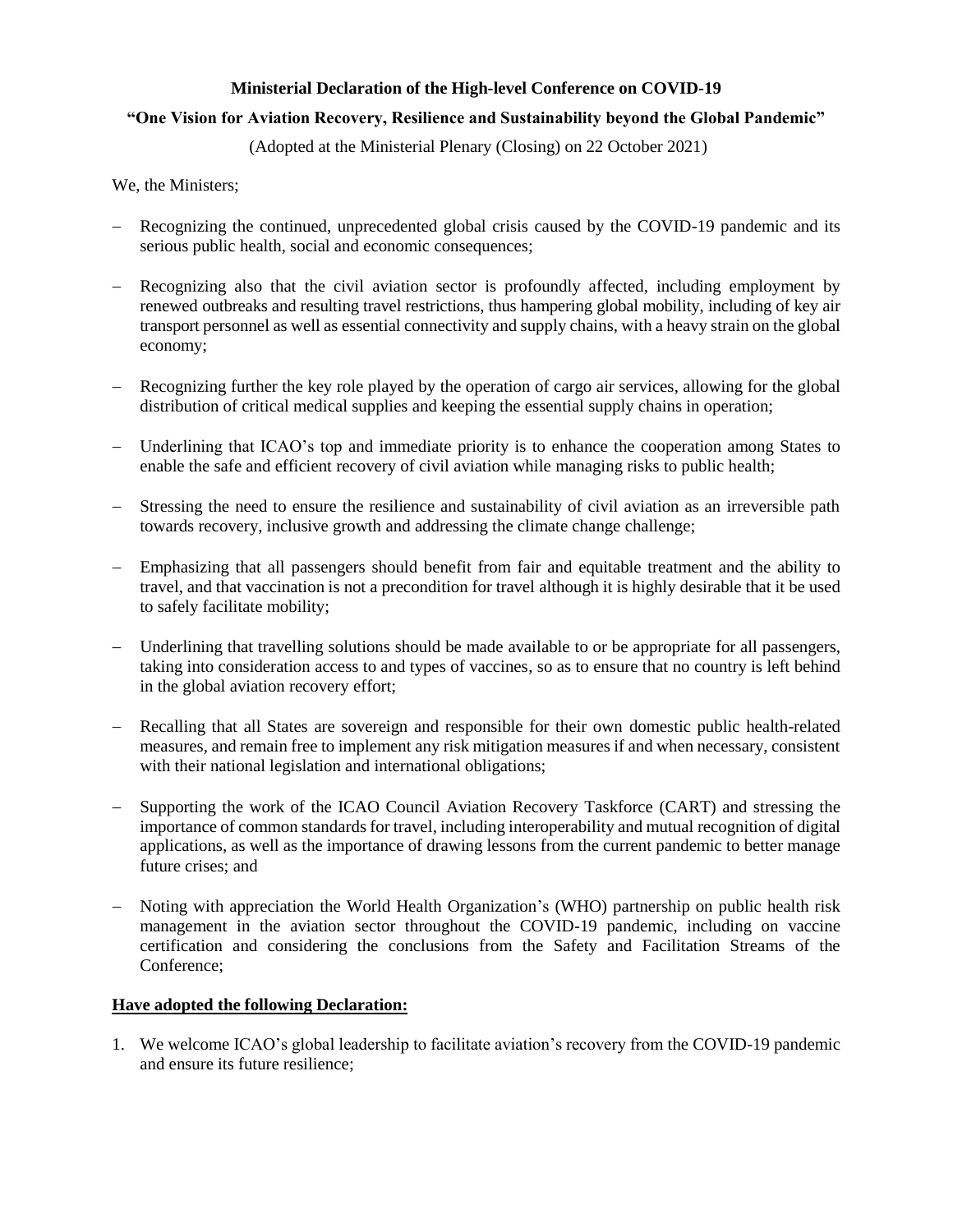- 2. We commit to taking effective measures to prevent the spread of SARS-CoV-2, the virus that causes COVID-19 and other communicable diseases by international air travel, in particular through the implementation of the ICAO CART guidelines, and encourage the harmonization of Member States' multilayer risk management strategies to safely restore international connectivity and support the revival of the global economy as a critical step towards achieving our goal to enhance the social, environmental and economic sustainability of aviation;
- 3. We also commit to a multilayer risk management strategy for international civil aviation, which is adaptable, proportionate, non-discriminatory and guided by scientific evidence in close cooperation and coordination with public health sector, with agreed practices harmonized to the greatest extent possible, for air travel purposes, using commonly accepted epidemiological criteria, testing requirements and vaccination, and underpinned by regular review, monitoring and timely information-sharing among States;
- 4. We will facilitate further the air transportation of vaccines as well as essential medical supplies and personnel in support of the global effort to combat the COVID-19 pandemic as well as other crises and emergencies, particularly to developing countries;
- 5. We confirm the importance of support provided for the aviation sector, including economic and financial support, to sustain operations and ensure the provision of essential services while safeguarding fair competition and equal opportunities;
- 6. We commit to ensuring a safe, secure, and orderly flow of traffic with operational readiness of aviation personnel, in particular aircrew and air traffic controllers, as well as the airworthiness of aircraft;
- 7. We will work with ICAO and other stakeholders to ensure the interoperability and mutual recognition of, and accessibility to, digital applications, secure transmission and validation of pandemic-related testing, vaccination and recovery certification that protects privacy and personal data;
- 8. We commit to promoting, to the greatest extent possible, a harmonized and inclusive approach to facilitate safe international air travel, including alleviating or exempting testing and/or quarantine requirements for fully vaccinated or recovered passengers, taking into account the different circumstances of individual States and their national policies, in keeping with WHO's policy and technical considerations for implementing a risk-based approach to international travel in the context of COVID-19<sup>1</sup>, and providing exceptions for non-vaccinated passengers. This will enable us to work towards strengthening the confidence of the travelling public and safely rebuilding international civil aviation;
- 9. We commit to working with international partners to build upon ICAO and WHO guidance on the establishment of bilateral, regional or multilateral Public Health Corridors, or other types of agreements

l

<sup>1</sup> [https://www.who.int/publications/i/item/WHO-2019-nCoV-Risk-based-international-travel-2021.1,](https://www.who.int/publications/i/item/WHO-2019-nCoV-Risk-based-international-travel-2021.1) stating that "… national authorities in countries of destination … may consider exempting from SARS-CoV-2 testing and/or quarantine requirements to incoming international travellers who:

are fully vaccinated, meaning they have received the last recommended dose of a vaccine against COVID-19 listed by WHO for emergency use or approved by a stringent regulatory authority at least two weeks prior to travelling;

have proof of previous SARS-CoV-2 infection confirmed by a real-time reverse transcription polymerase chain reaction (rRT-PCR) test received within the past 6 months and are no longer infectious as per WHO's criteria for releasing COVID-19 patients from isolation."